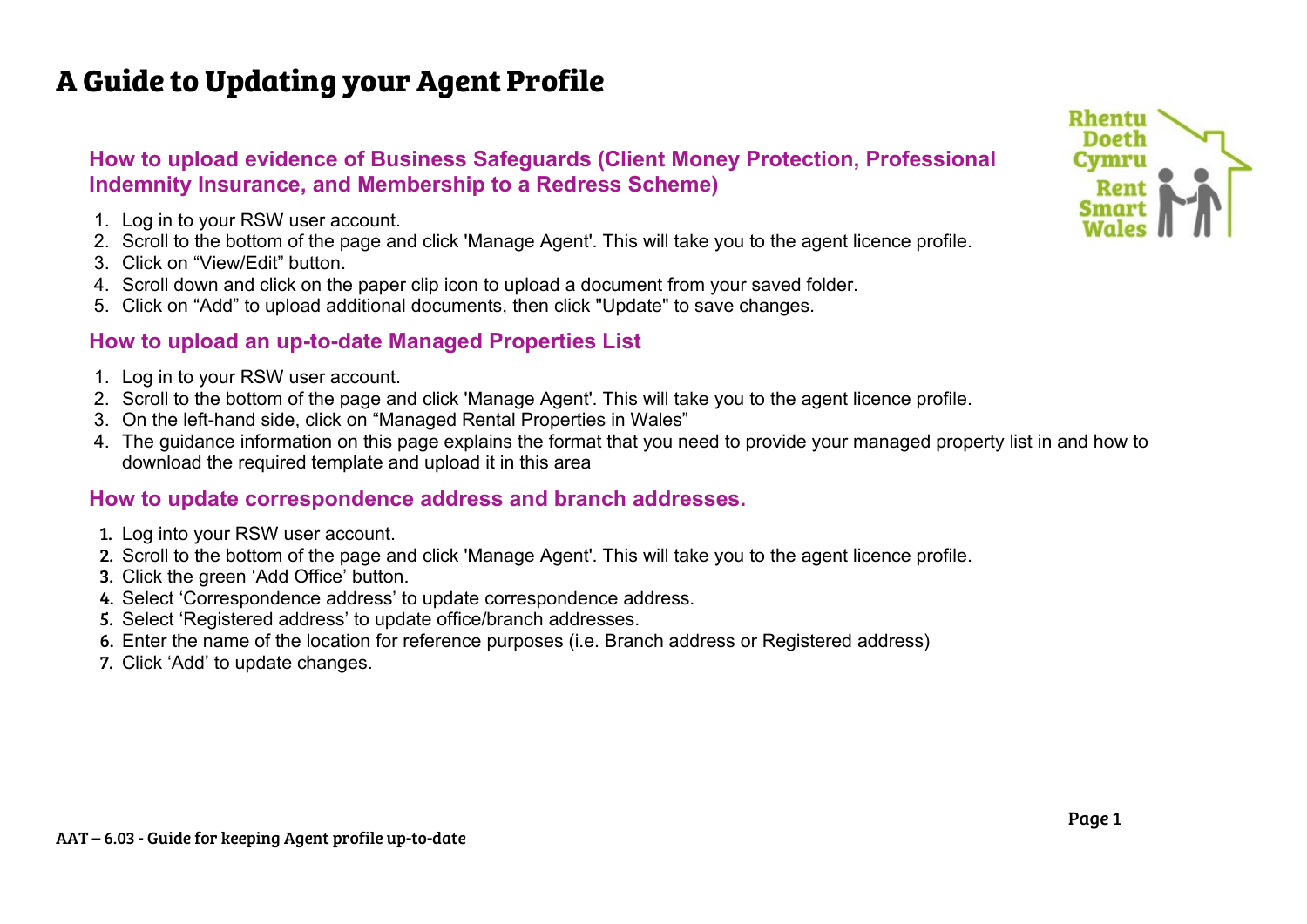# **A Guide to Updating your Agent Profile**

### **How to connect an employee – corporate body/charity/trust licence**

- 1. Log into your RSW user account.
- 2. Scroll to the bottom of the page and click 'Manage Agent'. This will take you to the agent licence profile.
- 3. On the left-hand side, click on "Connected Users", then click on 'Invite users to join…'
- 4. You will need to input the required information, and then click add.

## **How to delete an employee – corporate body/charity/trust licence**

- 1. Log into your RSW user account.
- 2. Scroll to the bottom of the page and click 'Manage Agent'. This will take you to the agent licence profile.
- 3. On the left-hand side, click on "Connected Users", then click on the name of the employee that has left.
- 4. Amend user status from Active to Resigned role.
- 5. Then select X to signify that they are no longer responsible for lettings and management, before accepting the declaration and clicking on 'Update'.

### **How to add an employee – individual licence**

- 1. Log into your RSW user account.
- 2. Scroll down and click on 'View my profile'.
- 3. Scroll down and click on 'Invite employees'.
- 4. You will need to input the required information, and then click invite user.

#### **How to delete an employee – individual licence**

- 1. Log into your RSW user account.
- 2. Scroll down and click on 'View my profile'.
- 3. Scroll down and click on the dustbin icon next to the user you wish to remove.